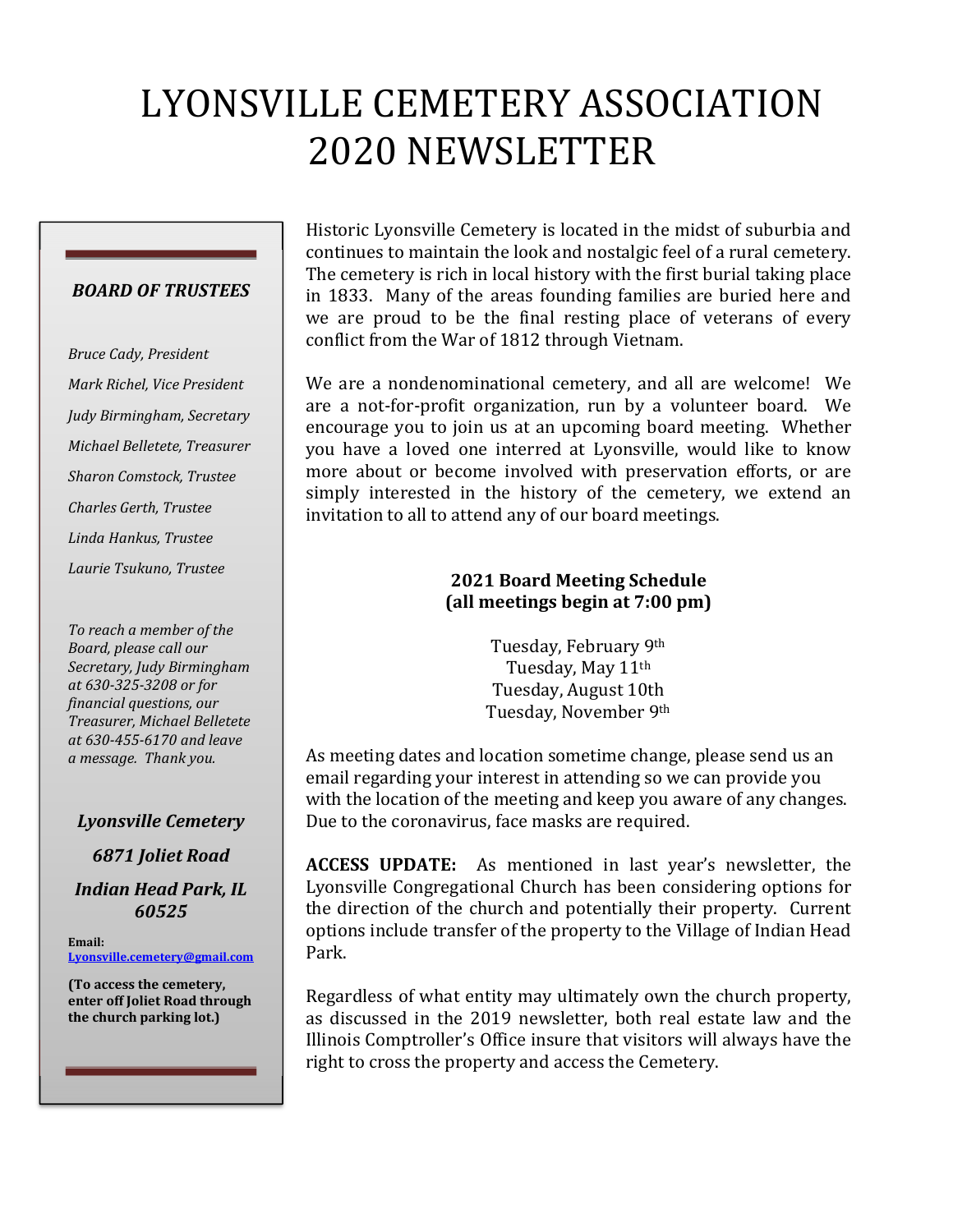#### **MEMORIAL DAY**

Due to the coronavirus, Memorial Day 2020 was not observed with the American Legion Robert E. Coulter, Jr. Post 1941. In prior years, the American Legion would conduct a short ceremony including a rifle salute. In the days before the ceremony, local Boy Scouts placed a flag on each of the 118 graves of veterans we have in our cemetery records. Before and after the ceremony, the attendees and the American Legion enjoyed refreshments and baked goods provided by board members and friends. It is a very nice remembrance and we are delighted that attendance at the annual event continues to grow each year. If we are able, the 2021 ceremony will take place on Monday, May 31st. It usually begins at approximately 10:00 a.m., although arriving by 9:45 is encouraged as they sometimes arrive early. If you live in the area or are visiting that weekend, we look forward to welcoming you to the ceremony. Below are pictures from the 2019 celebration.



#### **FINANCES**

The Lyonsville Cemetery Association is a recognized tax-exempt organization under section  $501(c)(13)$  of the Internal Revenue Code. As such, contributions to the Cemetery are tax deductible. We receive no local, state, or federal financial support and rely on the income from our Perpetual Care Fund (Care Fund) and gifts from individuals and estates to support our work.

We are very thankful for our donors. As we go to press in November, in the past twelve months we have received gifts from the Belletete, Bodine-Walker, Both, Godar, Gohdes, Joynt, Lutze, McHale, Newell, Ortega, Owen, Persche, and Richel families. Many of these families are regular contributors and it is gratifying to see them appear each year. We sincerely appreciate the generosity of everyone who remembers the Cemetery when making charitable gifts and in their estate planning. Each gift matters and helps support our purpose of maintaining the beauty of our grounds.

Care Fund principal is restricted by the State and audited by them annually. We are pleased to note we have always been in compliance with State regulations. Care Fund income is used to care for and maintain the Cemetery. Our primary expense is mowing and trimming of the grounds. Annually, we also address various projects such as care of trees, repair of our fence, etc. During 2020 and continuing into 2021 we have undertaken a project to repair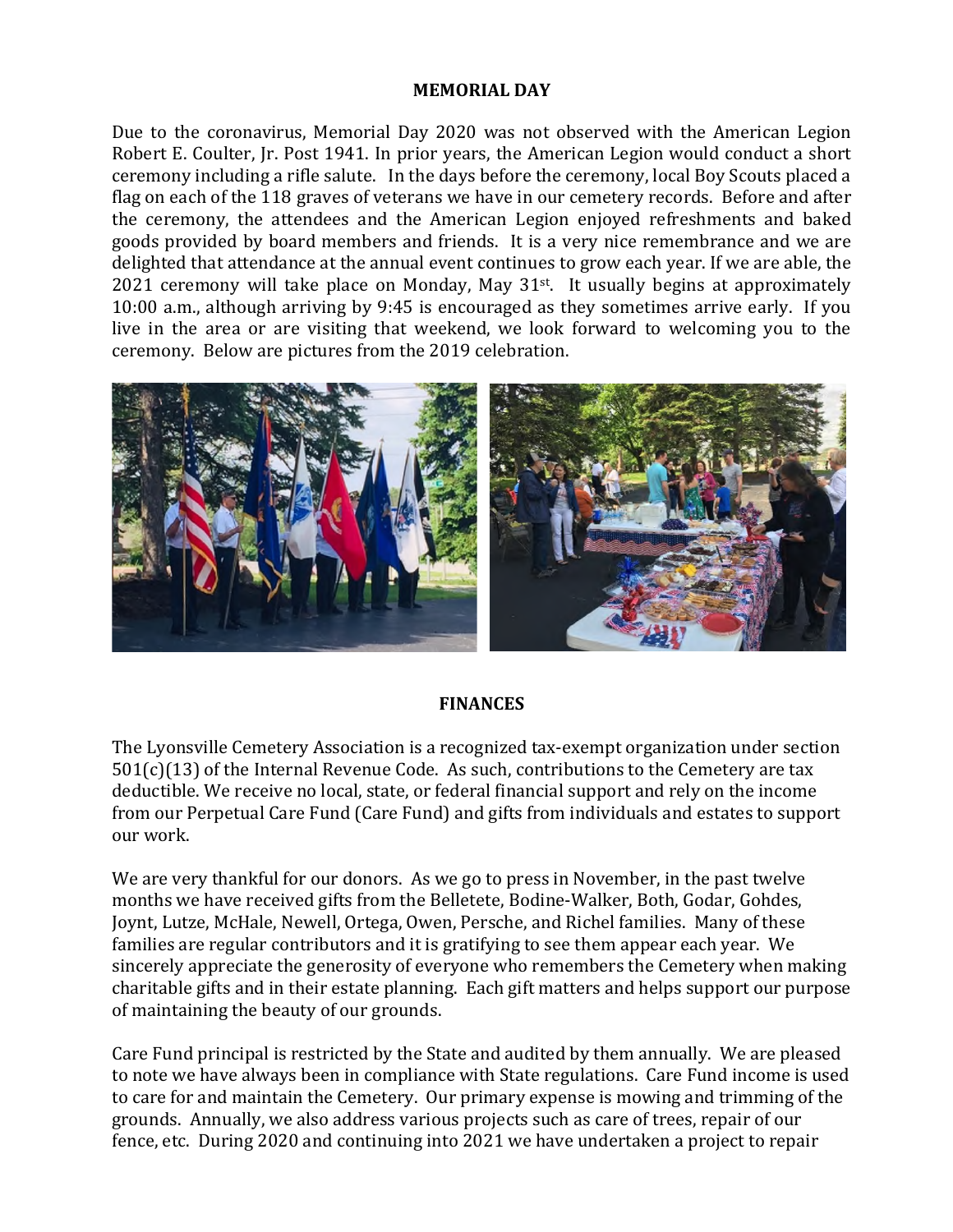and restore of some of our historic monuments. That project is discussed in greater detail below.

Our volunteer Board works very hard at keeping Lyonsville Cemetery looking beautiful. Our meetings are open and our meeting calendar is listed in this newsletter. You are always welcome to attend to learn more about our activities Again, we also hope you consider the Lyonsville Cemetery Association when making charitable gifts and in your estate planning.

## **HEADSTONE REPAIR PROJECT**

In the Fall of 2019, Christine Hillmann, owner of Chris's Cemetery Preservation, Inc., made a presentation to the Board on the repair and restoration of headstones. This is a project the Board has been discussing for several years. Ms. Hillmann explained what it takes to repair headstones, especially the very old stones and she brought before and after pictures of some work she had done in other cemeteries. She also submitted an initial proposal of headstones in Lyonsville Cemetery that were in need of repair. After much discussion the Board contracted with her to repair 40 headstones. During 2020, Ms. Hillmann and her team cleaned, straightened and in some cases, literally pieced together stones that had broken. Based on the success of the 2020 project, we have contracted to repair an additional 32 headstones, which will take place in the Spring/Summer of 2021. We encourage you to take a drive through the Cemetery to view the work. A few before and after examples are below.

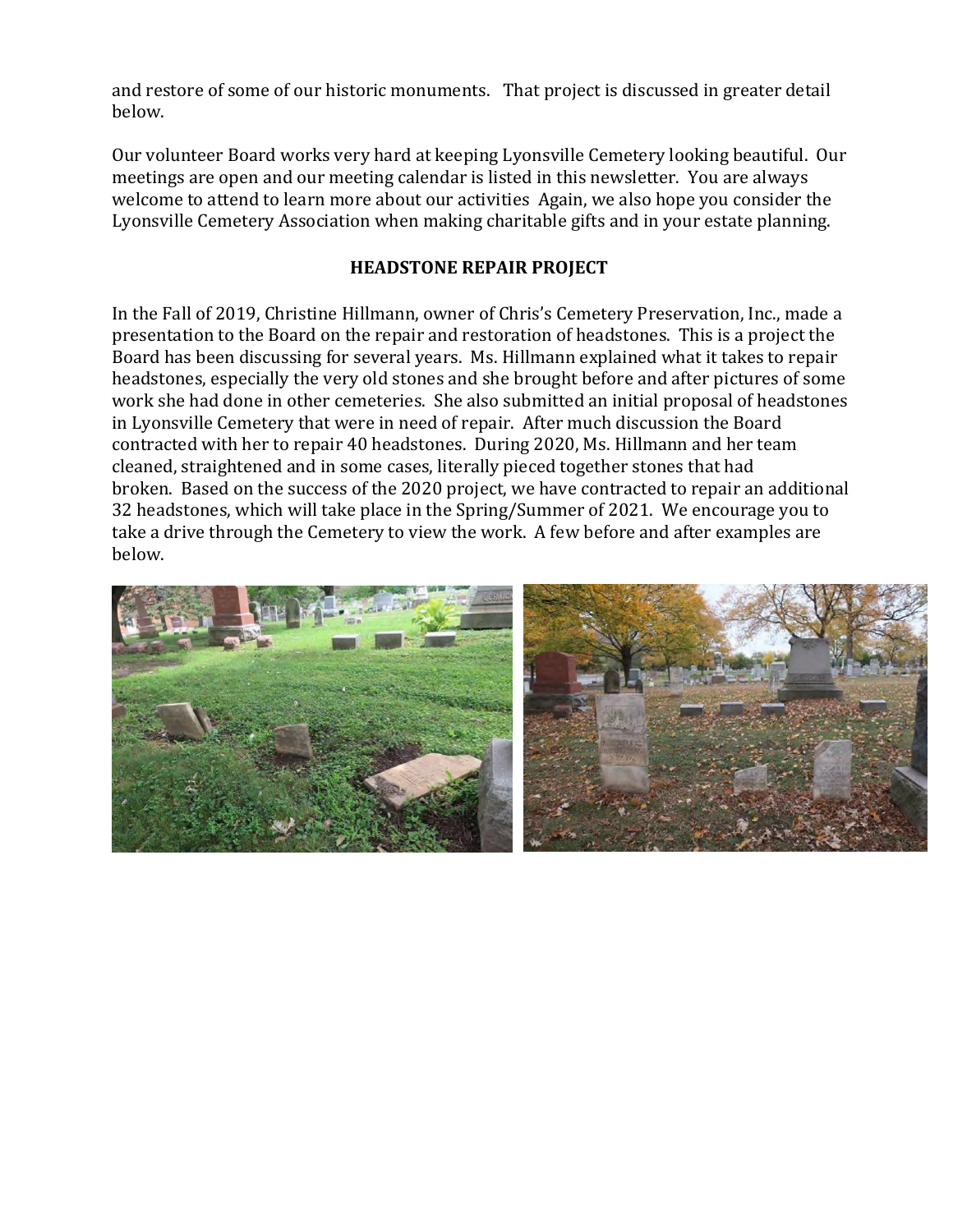

#### **LYONSVILLE'S PANDEMIC PAST: STORIES SOUGHT OF 1918-1919**

By now we are all aware of the word "pandemic." We may see in media the oft-comparisons to the "last great pandemic" that struck in 1918-1919. We nod from the vantage point 100 years gives us, perhaps baffling over photographs during the peak of the influenza: packed soldiers on ships or in white tents pitched side-by-side with masked nurses tending; or crowded celebrations after the Great War came to its conclusion and, naturally, the countless family gatherings. Homilies and memorials, sermons and prayers were shared: of grief, gratitude, and—more than less—for the graced bravery to move forward and get on. Forgetting was a daily act of courage. Memorials don't always serve as memories; and don't necessary reflect lived experiences of the time.

According to the National Archives and Records Administration (NARA), over 25 percent of the U.S. population were afflicted by the influenza. Startlingly, during the period of 1918- 1919, "the average life expectancy in the United States dropped by 12 years."

In a community already staggering from the weight of the Great War, news of an influenza strain was not often a front-page story. Headlines sought to calm the public, such as this one from its page-12 placement in a Rockford, Illinois newspaper dated January 21, 1919.

# **ILLINOIS' INFLUENZA POLICY GIVEN** BY STATE HEALTH OFFICERS; LITTLE DANGER IF RULE ARE ALL FOLLOWEI

According to the Franklin D. Roosevelt Presidential Library and Museum, "Despite the staggering loss of life--far more than in World War I itself--it has been coined as the 'forgotten illness.' In the United States, news from the battlefield covered newspaper plates each day, and often overshadowed reports of flu deaths. The limited coverage of the flu, meant the disease was mostly viewed in a local lens." In fact, there has yet to be a vetted national or state-wide archive of those who died in the pandemic. As often the case, it comes to local oral histories and research to preserve our communities' memories.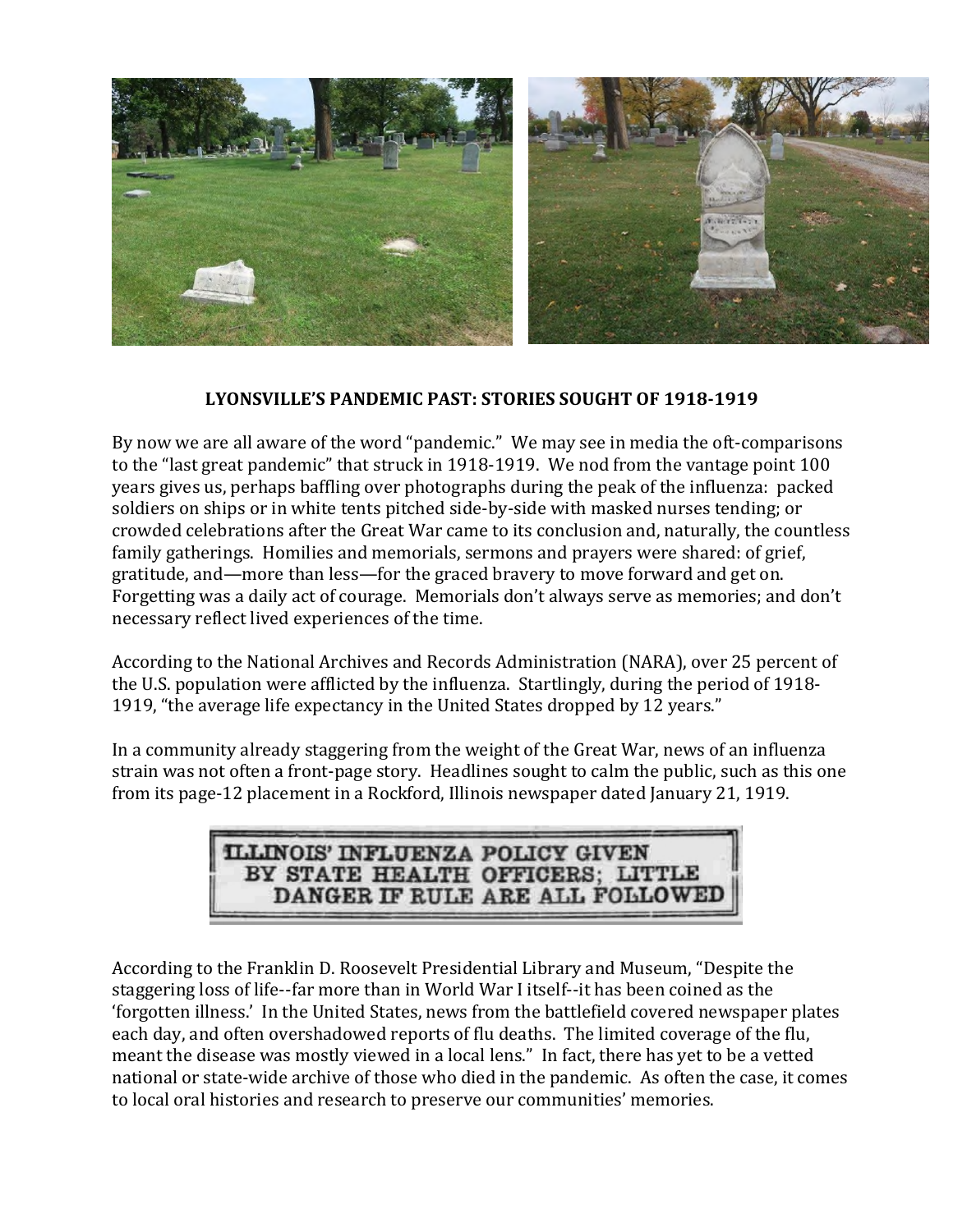Lyonsville Cemetery holds some of those influenza stories lost in the rush to put the past behind.



Families and friends gathered before the scope or scale of the public health risk was understood here in the Chicago area. Pictured above are women and children, young and old, who gathered that Summer of 1918. Many of the surnames that grow familiar to us in the cemetery are included in the photo above: Henry, Gauger, Hoyt, Vial, Martin, Ward, Bielby, and Schroeder, among others. According to the Illinois Department of Public Health (IDPH) and Chicago's Commissioner of Health John. D. Roberts, the influenza pandemic was first reported at the Great Lakes Naval Station just north of Chicago September 16, 1918. By the end of November of that year, 8,510 had died in Chicago alone. By December 1918, more than 500,000 people in the U.S. had died. Overall, 23,500 Illinois deaths were attributed to the Influenza by the IDPH between 1918 and 1919. In an initial review of Lyonsville records, there are approximately 20 or more deaths in that period when Cook Co. was trying to control the alarming spread of what was called "The Spanish Flu."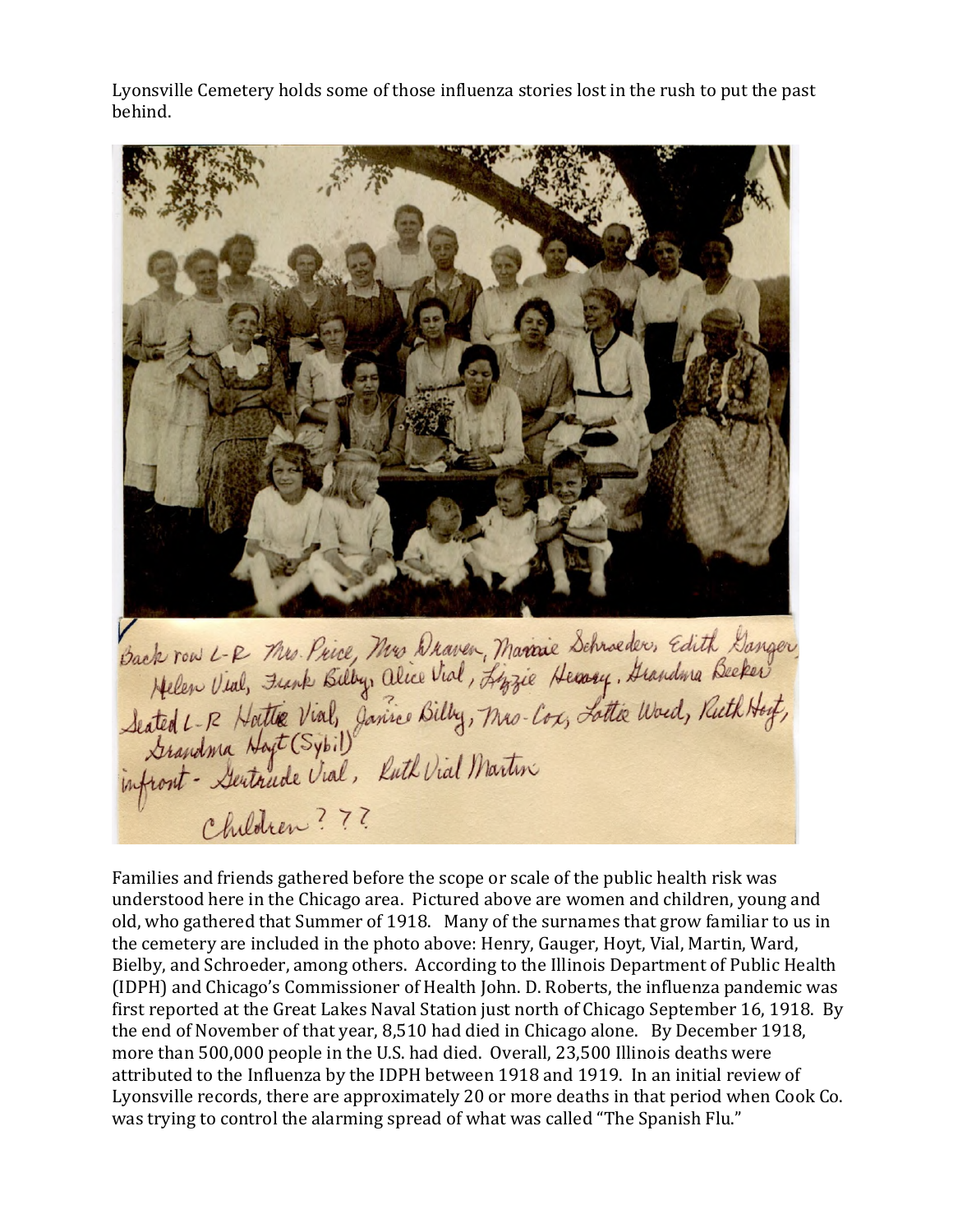While churches were allowed to remain open (Lyonsville Congregational being no different), and schools held classes unless there was an outbreak, public health official Roberts recommended in October 1918 that "theaters, skating rinks, moving picture shows, night schools and lodge halls" should be closed and "…all public gatherings not essential to the war, such as banquets, conventions, lectures, social affairs, athletic contests…, cabarets and other entertainments (be) stopped in restaurants and cafes." Of course, "crowding (is) prohibited in poolrooms, saloons, etc.," and dancing in dance halls was forbidden.

None-the-less, deaths occurred.

One of those deaths in spring of 1919 was Mary Gauger (1850-1919, aged 69), homemaker and mother to seven children and who rests with her husband (Godfried) in our cemetery. While she is not pictured here, her daughter in-law, Edith (Bielby) Gauger and daughter Mamie (Mary E. Gauger) Schroeder are, and we cannot help but note with some poignancy they did not know they would lose a mother and mother in-law within the year.

Also pictured, is Ruth (Craigmile) Hoyt seated next to her aged mother in-law Sybil (Durland) Hoyt. They, too, would suffer losses that had implications for the remainder of their lives and their children. Ruth would lose her father David (1828-1919, aged 91) in October 1919. Sybil would join Ruth in grief when they would lose Howard (1874-1920, aged 46)--Sybil's son and Ruth's husband--to one of the manifestations attributed to the flu: meningitis. Oral histories indicate he "died of the flu", although the death certificate states "meningitis". Researchers in a 1919 study published in the Journal of the American Medical Assoc. (JAMA) wrote, "In reports of the pandemic of influenza and its complications, reference has been made to toxemia and to the symptoms of shock and meningitis…Evidence of this systemic infection is also present in statements in the 500 studied clinically…at first suggestive of meningitis…." It should be noted, too, that David Craigmile was grandfather, uncle, and great uncle to several of the Vials in the photo. Few pictured would not have known loss in some form.

Only in hindsight do some photos raise questions and implore us to learn more about those pictured: their lived experience of a shared tragedy that was curiously muted.

As we, together, live through another pandemic, we here at Lyonsville Cemetery are making time to remember and honor deaths in the 1918-1919 period; identifying those who may have succumbed to the Influenza according to public historical record. We may not be able to know for certain, but we want to bring memory and fact to bear upon their stories. If you have your own family oral histories of the Influenza of 1918-1919 of any of our members, we do invite you to share them with us. History of our current public health crisis has yet to be written, of course. Let us honor the histories we can in order to rectify past gaps.

You may reach us at (Lyonsville.cemetery@gmail.com) and thank you.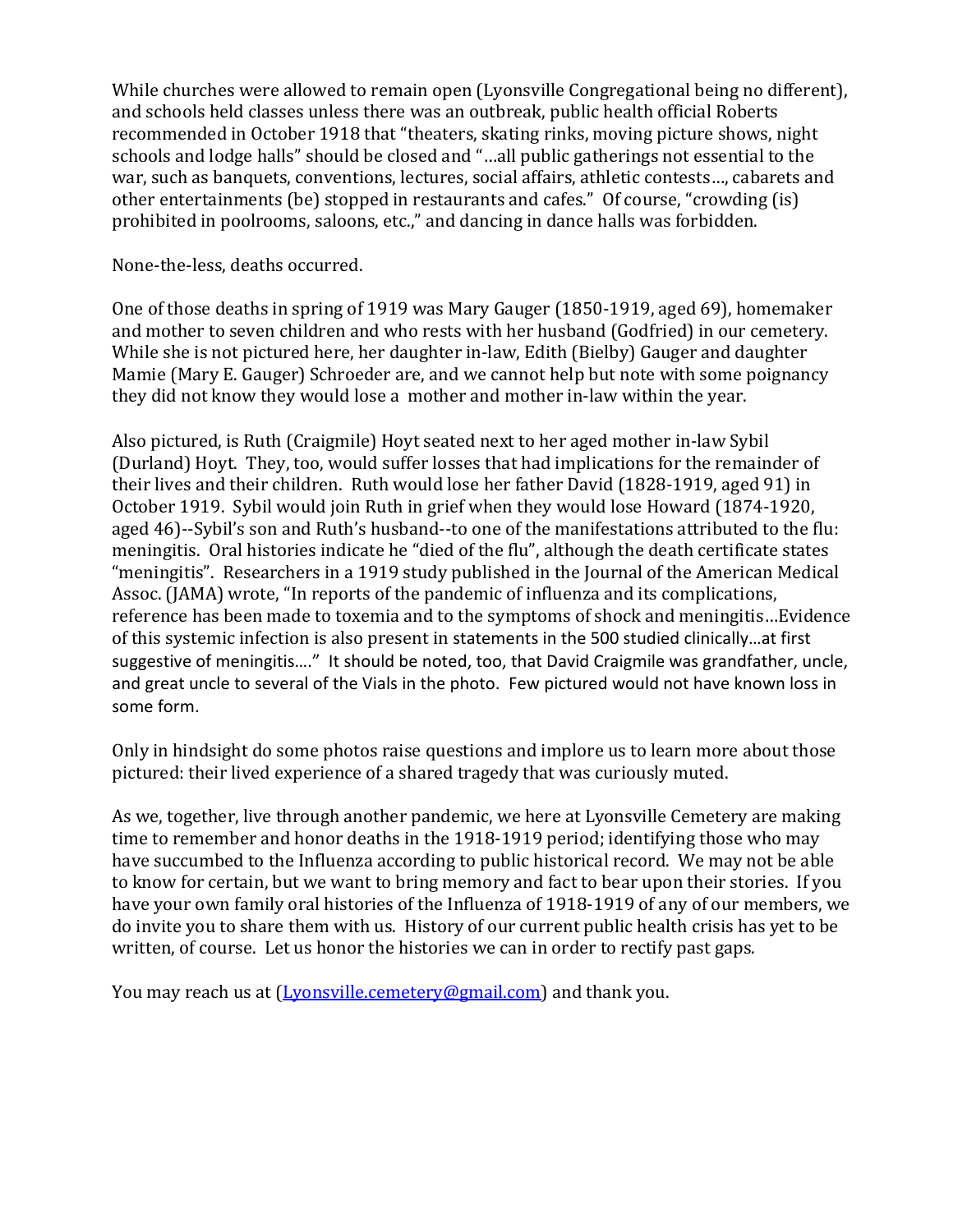# **AVAILABILITY OF GRAVES AND PRICING**

Grave plots are still available at Lyonsville. They can be purchased individually or in adjacent multiples.

The cost to purchase a single plot is currently \$850. A single plot may contain one full body burial, a combination of a full body burial and an ash inurnment, or two ash inurnments. Full body burials are arranged in conjunction with funeral homes. The Cemetery charges \$1,100 to open and close a grave for a full body burial and \$400 to open and close a grave for an ash burial.

There is also a specially-designated section for Ash Burials (Lot 307). In this section an \$800 fee includes space for two ash inurnments and the charge for opening and closing a grave in this lot is \$400 per burial. Please note that all burial pricing is subject to change dependent upon weather conditions.

Lyonsville Cemetery **does not** permit "green burials".

# **GENTLE REMINDERS FROM THE CEMETERY BOARD**

Since this is our only opportunity to communicate with the majority of you, we'd like to remind you of the following:

- Do not drive off the designated roadways within the cemetery. We recognize the possibility that another vehicle could potentially block your path. Please ask the other driver to move their vehicle rather than driving around it. There are very old unmarked graves near the roadways and they can easily collapse under the weight of even the smallest car.
- Limit plantings to annuals or perennials that are not invasive or spread. Plants such as hostas spread outside the immediate gravesite where they were planted and create grounds keeping issues. The Cemetery Board has the right to remove plants and bushes that are overgrown or aggressive to the headstone and/or grave.
- The cemetery provides hoses and watering cans at the watering stations. Please make certain to turn off the water after using it and take any jugs or containers you might have brought with you as you leave.
- We ask that you do not bring flowers in vases containing water to avoid mosquito infestation.
- If you visit with a canine companion, please pick up after them.
- Benches At this time, the Cemetery Board has decided that we are not adding additional benches to the cemetery.
- **REMEMBER**: Artificial flowers and other decorations are removed from the cemetery by December 1st of each year. Christmas wreaths and decorations are removed February 1st. If you wish to reuse your Christmas decorations but cannot remove them by that date, please email Lyonsville.cemetery@gmail.com to make other arrangements.

# MOST IMPORTANTLY, PLEASE REPORT ANYTHING THAT NEEDS ATTENTION TO THE CEMETERY BOARD!